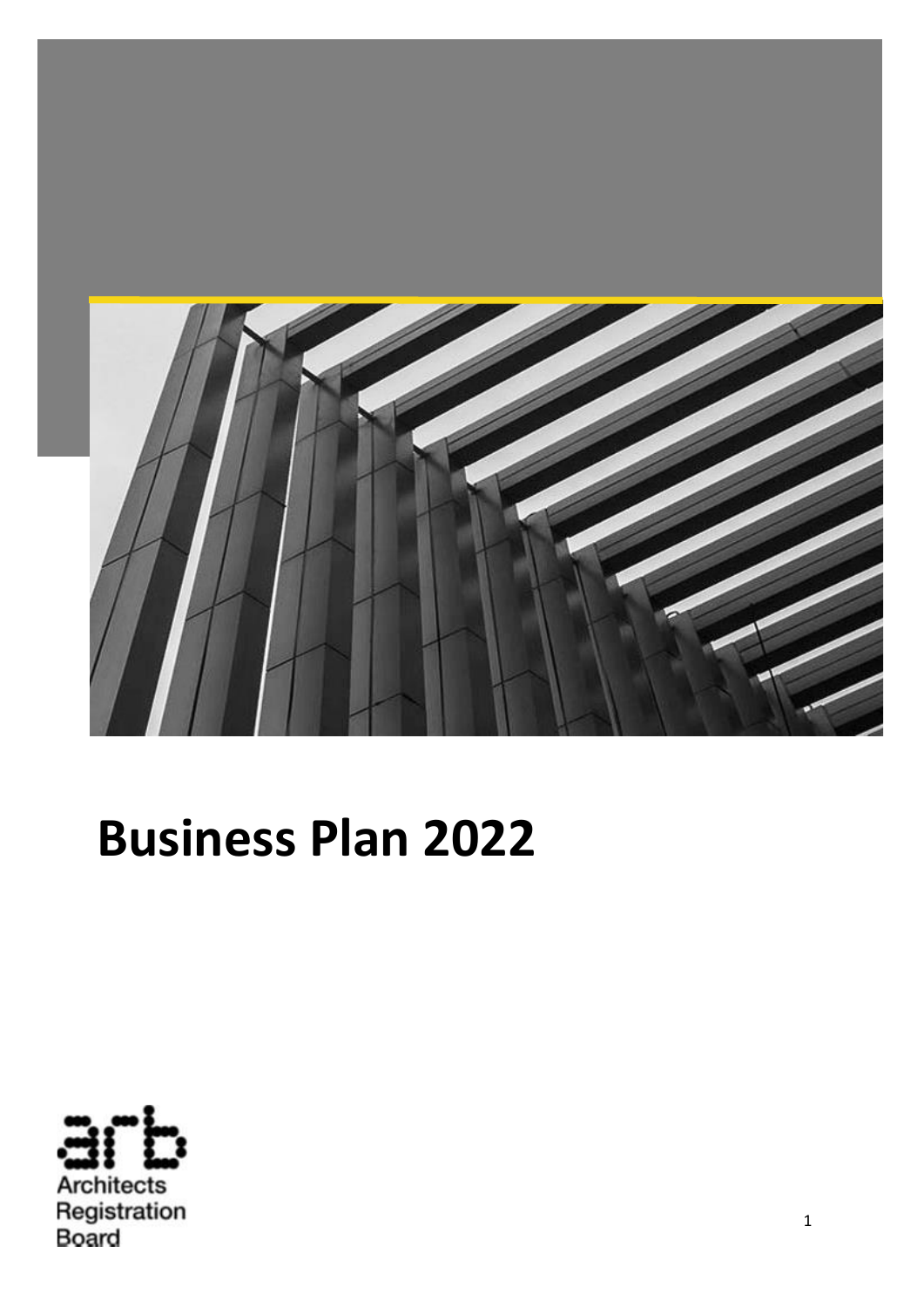# **Contents**

| 1              | <b>Introduction</b>                                                                                            |    |
|----------------|----------------------------------------------------------------------------------------------------------------|----|
| $\overline{2}$ | Continuous improvement in our regulatory services                                                              | 5  |
| 3              | Modernising initial education and training of architects                                                       | 8  |
| 4              | Delivering a new system of continuing professional development for<br>architects                               | 9  |
| 5              | Transforming our systems, processes and information technology                                                 | 10 |
| 6              | Investing in our people and building a positive and inclusive culture<br>based on shared values and behaviours | 11 |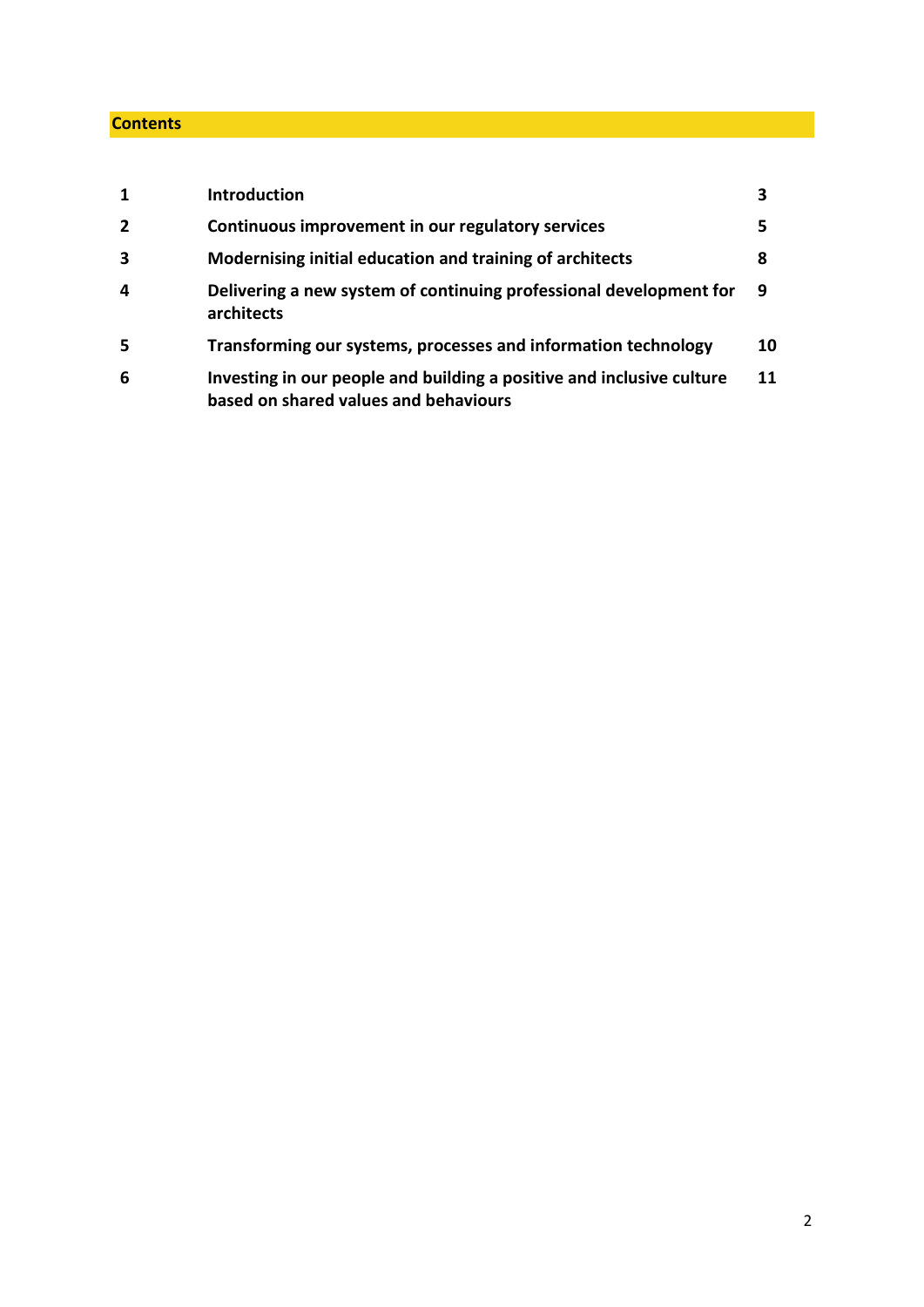# **1. Introduction**

We want a world in which the built environment inspires those who live and work in it, reflects the needs of society so that people are safe and can live well, and helps to tackle the fundamental challenges our planet faces. The contribution that regulation can make to this overarching purpose may be small, but we recognise that architects and other professionals in the built environment can achieve their own goals, potential and outcomes only if we are delivering effective regulation.

This document sets out our Business Plan for the first year of our new five-year strategy. The two documents are complementary.

Our **Strategy** set out the five key areas of work:

- Continuous improvement in our regulatory services
- Modernising initial education and training of architects
- Delivering a new system of continuing professional development for architects
- Transforming our systems, processes and information technology
- Investing in our people and building a positive and inclusive culture based on shared values and behaviours

#### *Our vision*

We have an ambitious vision for ARB. Our goal is to deliver improvements and tangible outcomes in each of our core statutory functions and deliver meaningful and positive change in our strategic priorities.

In our Corporate Strategy we also set out our key pillars, so that we place front and centre our commitment to playing part in addressing the existential crisis of climate change, as well as our commitment to addressing fundamental and long-standing structural issues around equality and diversity in architecture. In summary, our vision and commitment is to:

- Demonstrate leadership for the sector in responding to key challenges including safety and climate change;
- Foster a culture of equality, diversity and inclusion in our own organisation and take action to ensure change occurs in architecture;
- Work with the profession (including employers, educators, students and others) to modernise initial education and training;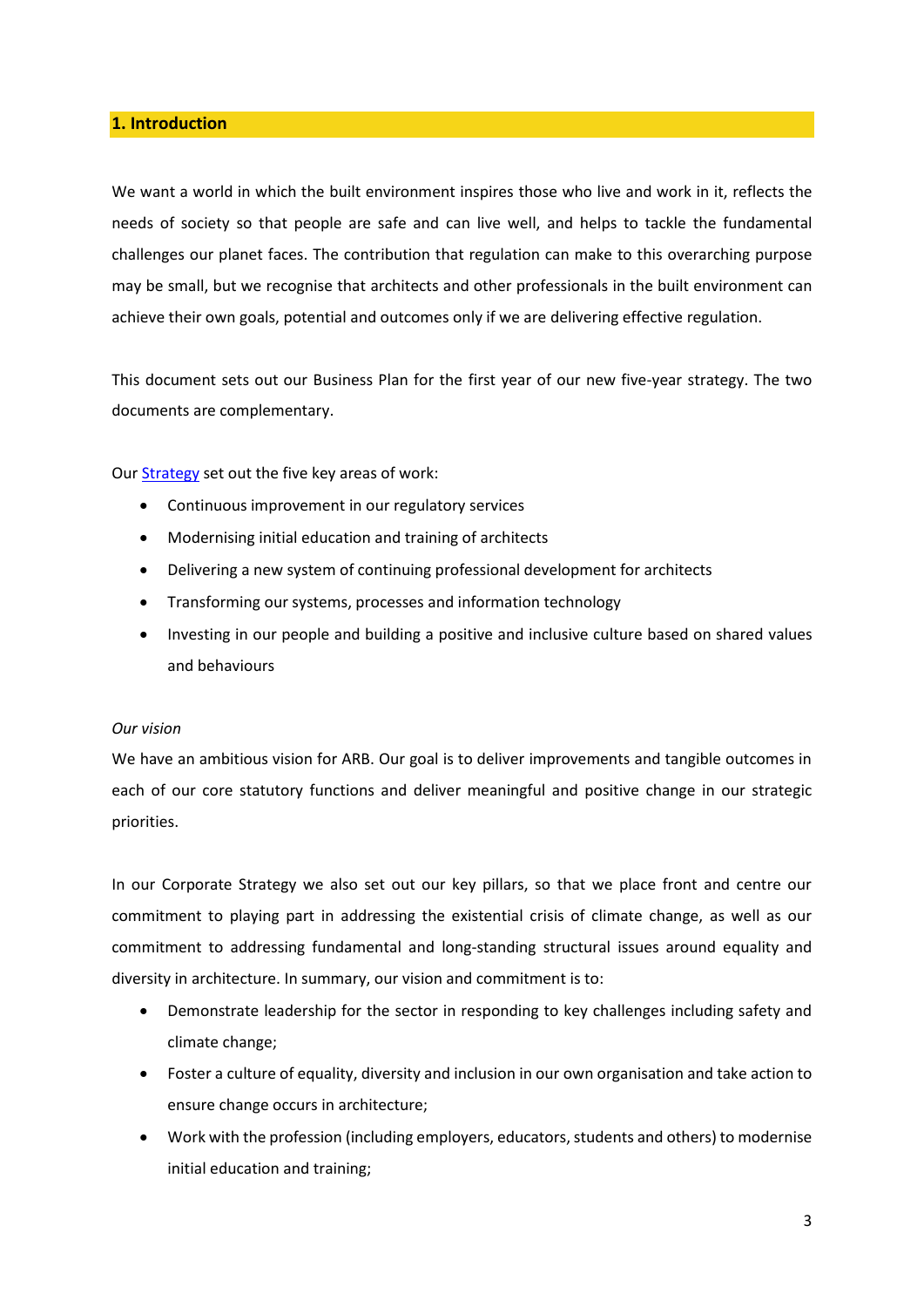- Build on the professionalism of architects, implementing a new model of continuing professional development which supports and encourages good practice and lifelong learning;
- Embed a culture of continuous improvement within ARB so that our regulatory services are accessible, designed around the needs of architects and consumers are effective.

In this annual business plan we refer back to our strategic vision for 2026, and set out the activities we will carry out in 2022 towards this vision. We also show a summary of expected areas of activity in 2023-25, recognising that plans will develop over time as we receive feedback from stakeholders on proposals.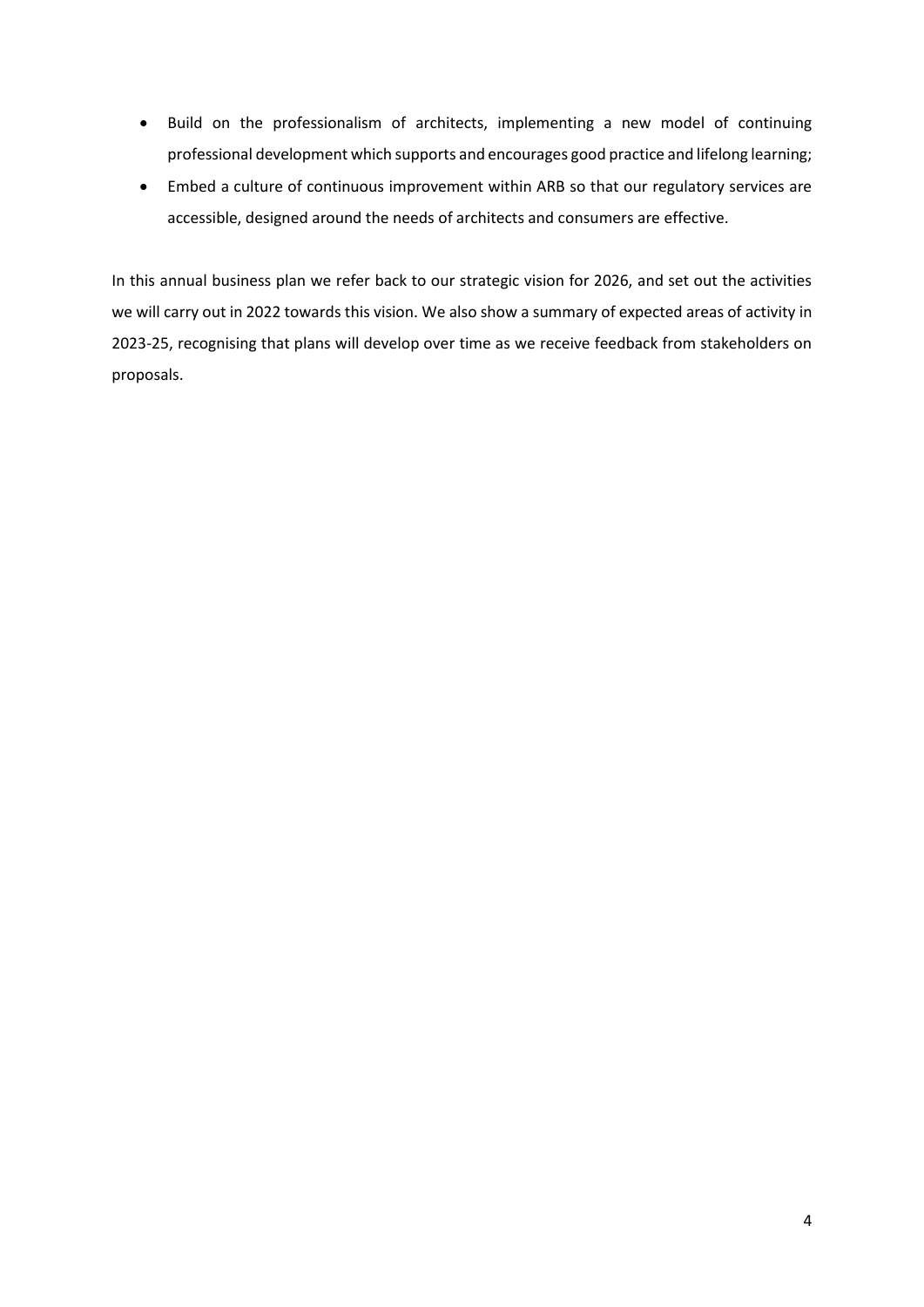# **2. Continuous improvement in our regulatory services**

#### **Our vision for 2026**

Over the next five years we need to modernise and transform the way in which ARB operates if architects and the public are to benefit from regulation. We will deliver improvements which we want to be tangible and measurable across each of our statutory functions.

#### **In 2022 we will:**

#### Registration:

- overhaul our guidance on Prescribed Examinations, using feedback from stakeholders, including past examination candidates. We will bring demonstrable improvements to the process and experience of candidates;
- significantly improve our registration website to simplify information about existing routes to registration;
- work with schools of architecture and institutions to simplify the submission of pass list information, improving the process for first time registration;
- redesign our processes and guidance using feedback from architects who have been through first time registration, and those who have re-joined.

### Accreditation:

- continue work already under way to deliver improvements to our accreditation ('prescription of qualifications') processes;
- engage schools of architecture and others as we develop a new model of accreditation to replace the paper-based criterion assessment model;
- update guidance for schools and institutions, to support more efficient ways of assessing and reassessing existing qualifications.

**In 2023-26** we will continue to develop improvements in efficiency and customer service, and work to operationalise key elements in the corporate strategy as they are approved. These include any system developments for the new CPD framework and monitoring process as well as a new accreditation methodology following the development of new learning outcomes and standards for institutions as we modernise initial education and training of architects.

Assessment and international routes: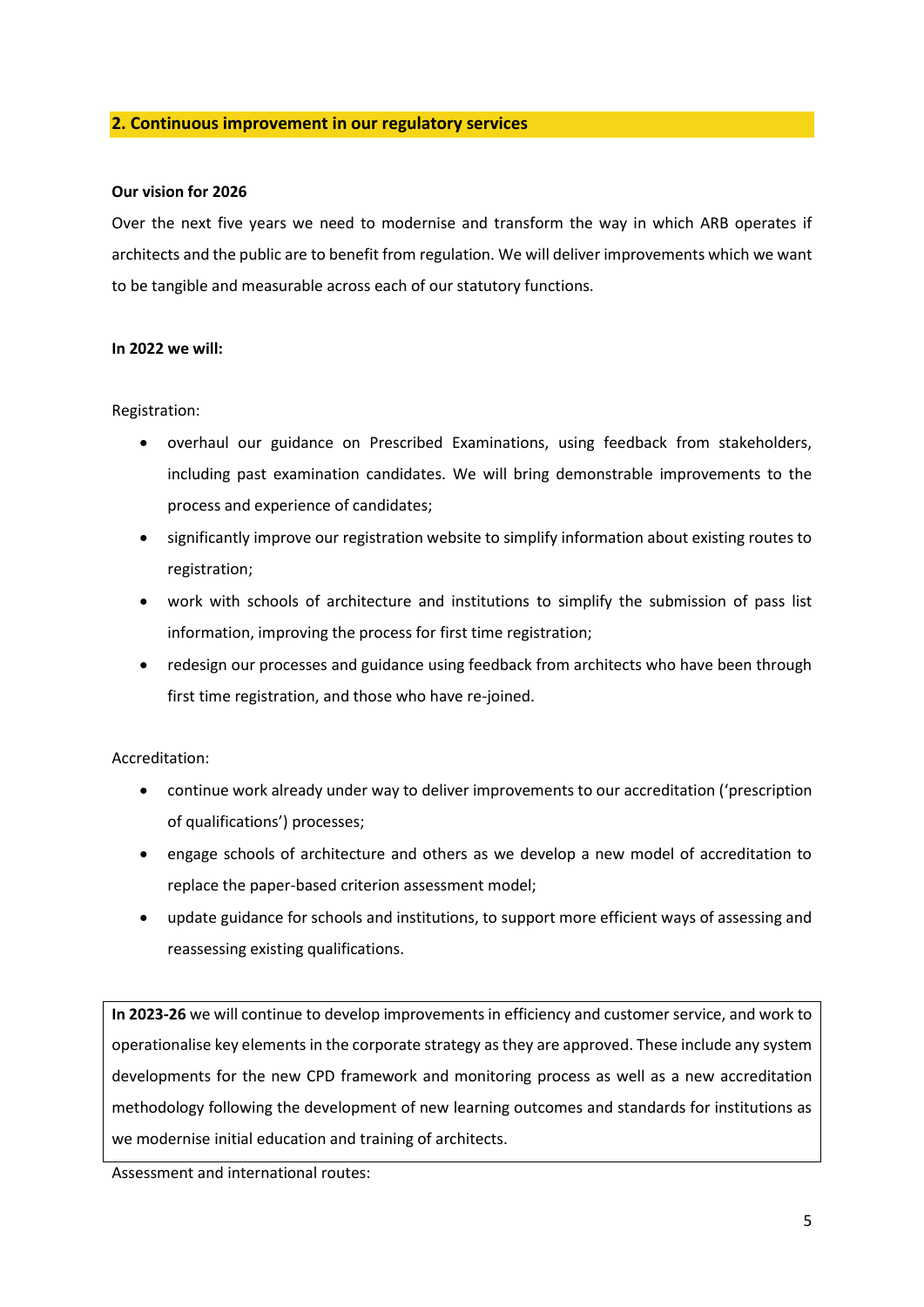- implement new international routes to registration as and when relevant legislation comes into force;
- following consultation in 2021 we will roll out our new principles-based approach to develop and deliver mutual recognition agreements (MRAs) with international partners, publishing these once they have been signed and approved;
- develop, pilot and implement the additional requirements which internationally qualified architects will need to meet before registering in the UK;
- publish guidance for those joining the register under the new international routes.

**In 2023-2026** we will undertake a review of the additional requirements that we initially put in place, taking feedback into account, and will make adjustments where there is evidence to support doing so. We will continue to visit international counterparts as part of our MRA monitoring processes and to check on-going compliance with our standards. We will publish the programme for this annually.

Standards and good practice:

- publish new rules and guidance in support of a fair, efficient disciplinary system;
- begin our review of the Architects Code: Standards of Professional Conduct and Practice;
- review our guidance on professional indemnity insurance so that it continues to protect the public, but also recognises the reality of market conditions for architects.

Protection of title:

- work with consumer organisations and professional bodies to promote the importance of using a registered architect;
- investigate complaints made against those incorrectly using the title 'architect';
- carry out an audit of individuals who have been removed from the Register, to ensure they are no longer using the title 'architect' in the course of business or practice.

Engagement

• build on our relationships with architects, stakeholders and government so that we engage at the early stages of policy development: regulation will work only if it is designed with an evidence base and input from the profession and other stakeholders, with a focus on consumers;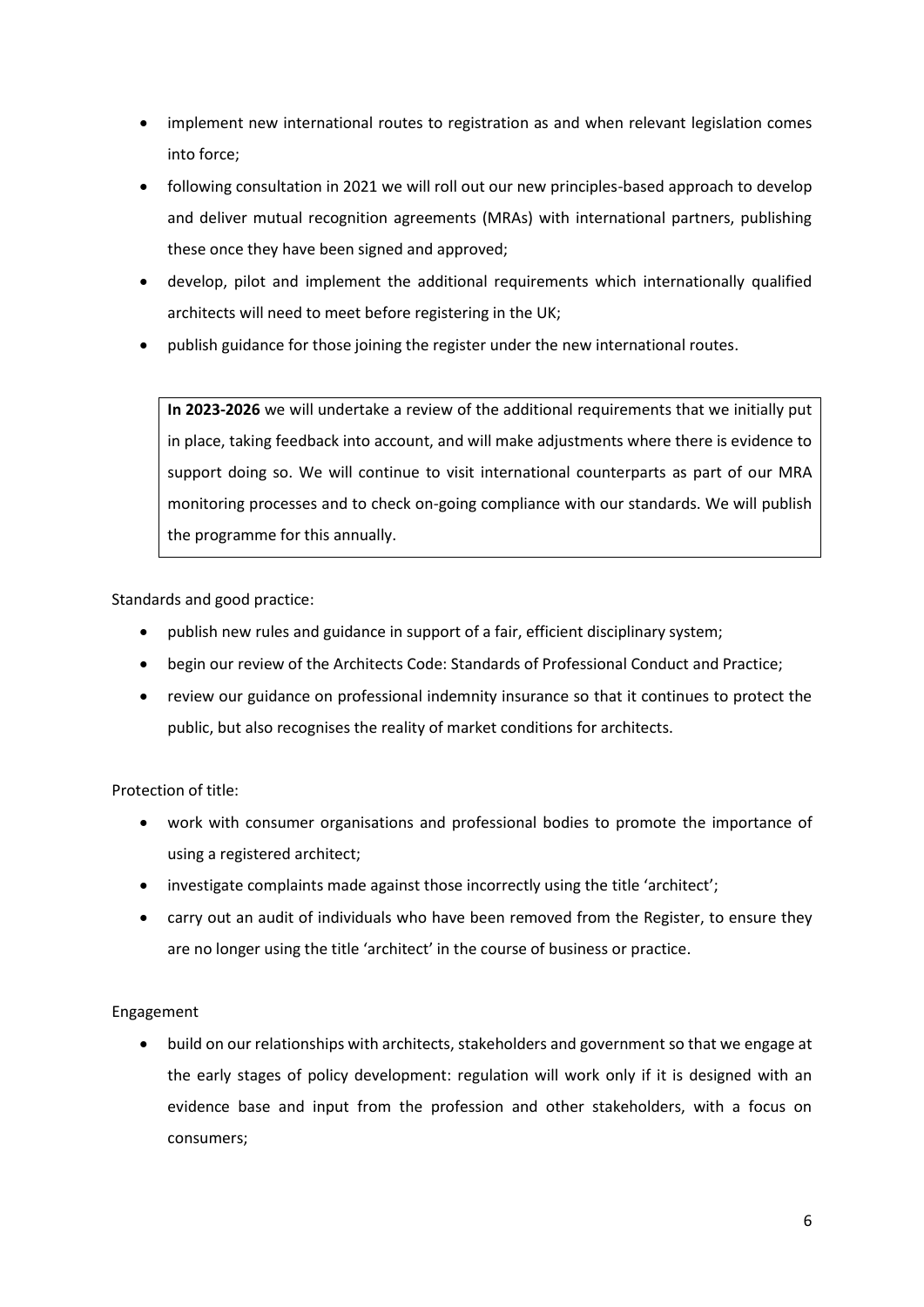• improve our communications so we are increasingly open and transparent, taking the time to tell people what we're doing and why, and listen to their ideas and views so that we can refine or change our position where required.

Equality, Diversity and Inclusion

- analyse Registrant data and publish a report on the makeup of the profession, and develop changes we can make to gather better data to help to make the profession more reflective of society;
- review our appointment process for both staff and non-executives and consider recommended changes that will help us reach the widest and most diverse talent pool possible;
- establish a new staff equality and diversity forum to explore active steps we can take to address any structural or cultural risks at ARB;
- review our remuneration and expenses policy and consider recommended changes that will help us ensure that they are not a barrier to non-executives working for ARB.

# Governance

- consult on and publish updates to our General Rules;
- develop associated procedures to achieve the social and political objectives of new legislation, including the Professional Qualifications Bill, the Building Safety Bill and the supplementary statutory instruments.

**In 2023-26** we will deliver improvements in our standards and guidance work. We will take feedback, learning and insight from our consultation activities to identify practical changes we can make, both within ARB and within key policy areas so that we make a difference on equality and diversity. In governance we will need to ensure our rules and procedures are updated to reflect the outcomes from legislative reform, including the Building Safety and Professional Qualifications Bills, as well as any changes emerging from the Departmental review.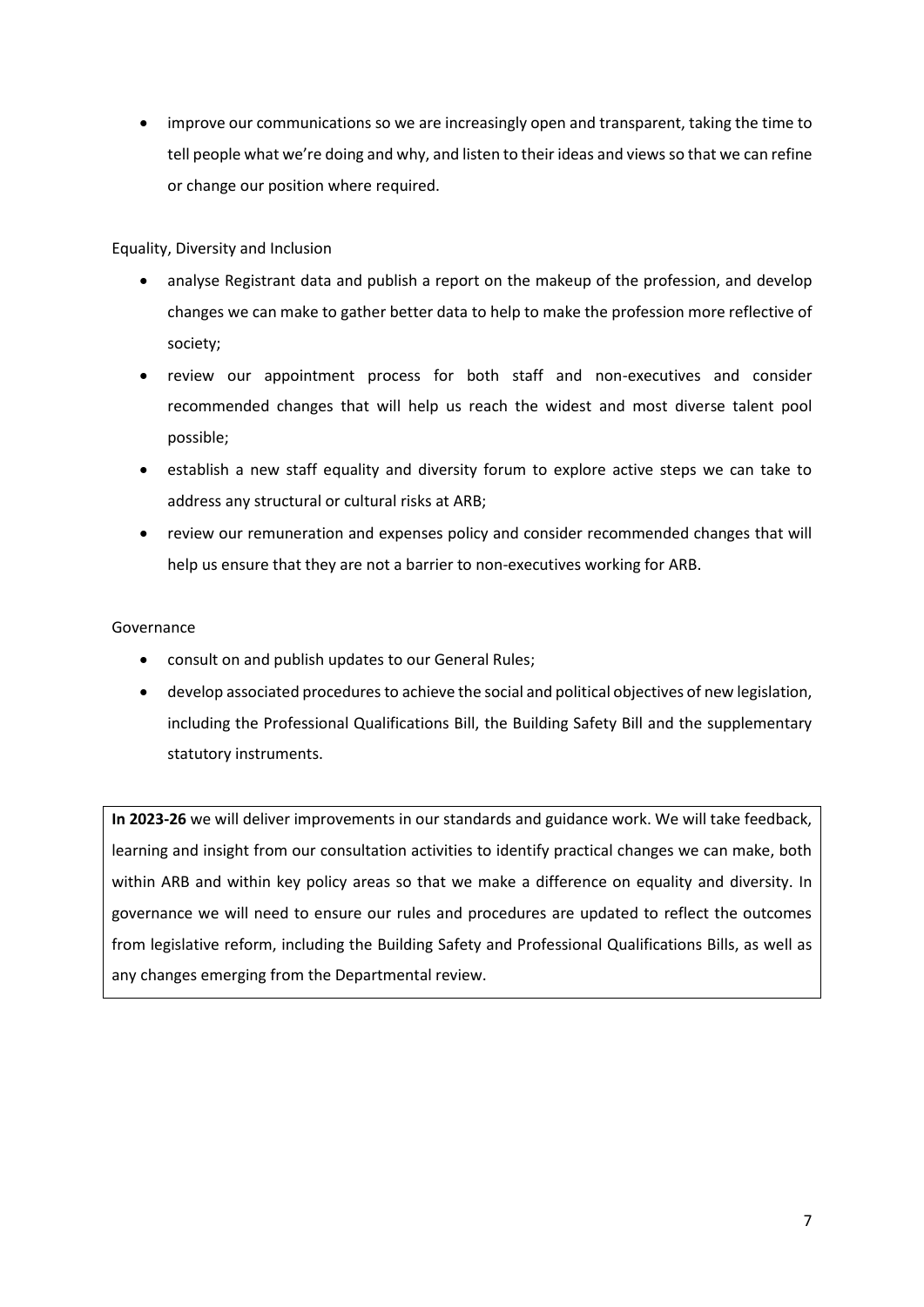## **3. Modernising initial education and training of architects**

#### **Our vision for 2026**

Initial education and training of architects will better reflect the knowledge, skills, experience and behaviours they need in areas such as climate change, safety and emerging technologies. The structure of education and training will be reviewed to improve diversity and access to the profession, consider how and when specialism is needed and deliver effective and attractive pre-registration work experience.

#### **In 2022 we will**

- analyse the engagement exercises and survey that will have closed in January 2022, and publish a report on the responses we received;
- work with schools of architecture in all parts of the UK, and other key interest groups, to draft new outcomes for initial education and training of architects and develop the standards for schools of architecture to underpin them;
- continue to engage with architects and their employers, and those who are working in the built environment but chose not to complete their architect qualification, as we develop the outcomes;
- publish the competencies and standards for public consultation;
- engage with schools of architecture including SCOSA and others at an early stage as we develop a new model of accreditation.

**In 2023-26** we will continue to engage with the sector as we publish new educational outcomes for initial education and training of architecture, new standards for schools of architecture and roll-out a new proportionate and effective accreditation model. We will take feedback through engagement with the sector to implement any changes to the structure of initial education and training. We will ensure the pre-registration education system for architects addresses the lack of diversity in the profession and the need to enhance leadership in climate change and building safety.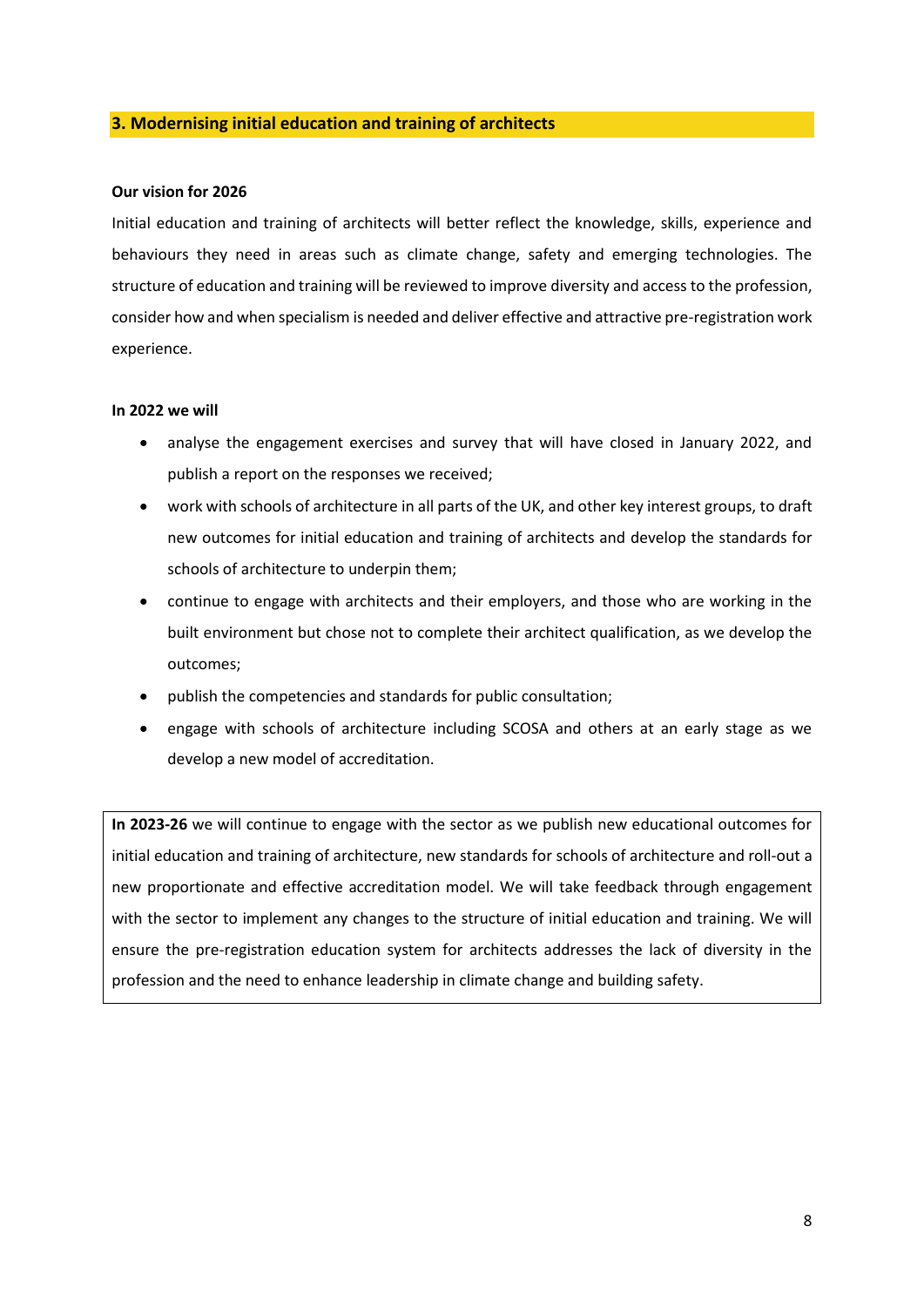# **4. Delivering a new system of continuing professional development for architects**

#### **Our vision for 2026**

Architects will be utilising a continuing professional development (CPD) model they see as a positive contribution to their practice and professional development. There will be evidence that the model has made an impact on the competence of architects with learning shared across the profession.

#### **In 2022 we will**

- analyse the engagement exercises and survey that closed in November 2021, and publish a report on the responses we received;
- build our engagement with the sector so that proposals are shaped by the profession across the UK, so that we're learning from what works well and exploring innovation;
- engage with the professional leadership bodies across the UK who are developing their CPD provision and support for members;
- draft our detailed proposals for a new scheme for monitoring CPD and publish them for public consultation.

**In 2023-26** we will develop, test and implement our internal processes for selecting, sampling, assessing and deciding on CPD submissions. In 2024, we anticipate the system to go live, with architects submitting information relating to CPD undertaken. We will develop and test the quality assurance system to ensure consistency for the assessors. Evaluation of the model will be undertaken in 2025.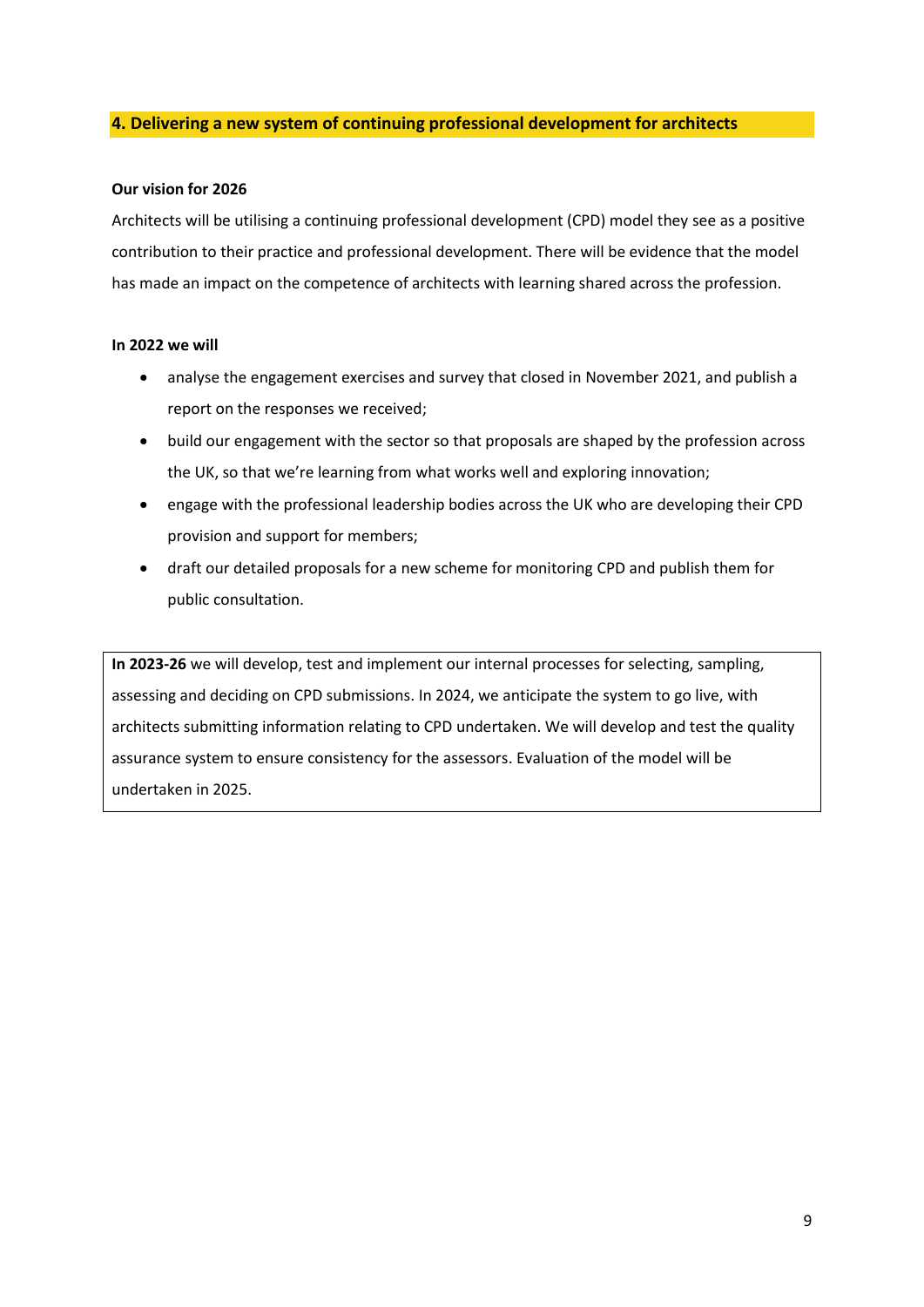#### **5. Transforming our systems, processes and information technology**

#### **Our vision for 2026**

ARB's systems and processes will enable architects to manage their own data and information, saving both time and money. The public will have increased transparency about qualified and registered architects. The IT infrastructure will not only ensure secure data but will generate insight into the profession, including areas where regulatory attention is needed such as equality and diversity, new guidance or changes to education and training.

#### **In 2022 we will**

- carry out detailed analysis of our operational processes to identify improvements, including the reducing the steps needed to be taken to process applications and similar processes by those who use our services;
- develop clear specifications and requirements for operating systems so we can deliver future policy changes, such as CPD, effectively and efficiently;
- work with external suppliers to scope and plan the development of our new IT applications and CRM system so that we can improve operational efficiencies, reduce risk and build better data;
- adopting appropriate tendering and procurement processes, work with external delivery partners to make necessary IT infrastructure changes;
- improve our use of project management methodology throughout ARB so that we deliver our key milestones, particularly on changes to IT infrastructure and software applications;
- implement improvements to our current infrastructure that will enhance the protection of the data we process.

**In 2023-26** we will roll out a new holistic software applications system across ARB enabling us to deliver significant improvements in registrant services and 'self-serve' access. We will develop enhanced data analytics so that we are providing insight on key trends to the profession and the wider built environment.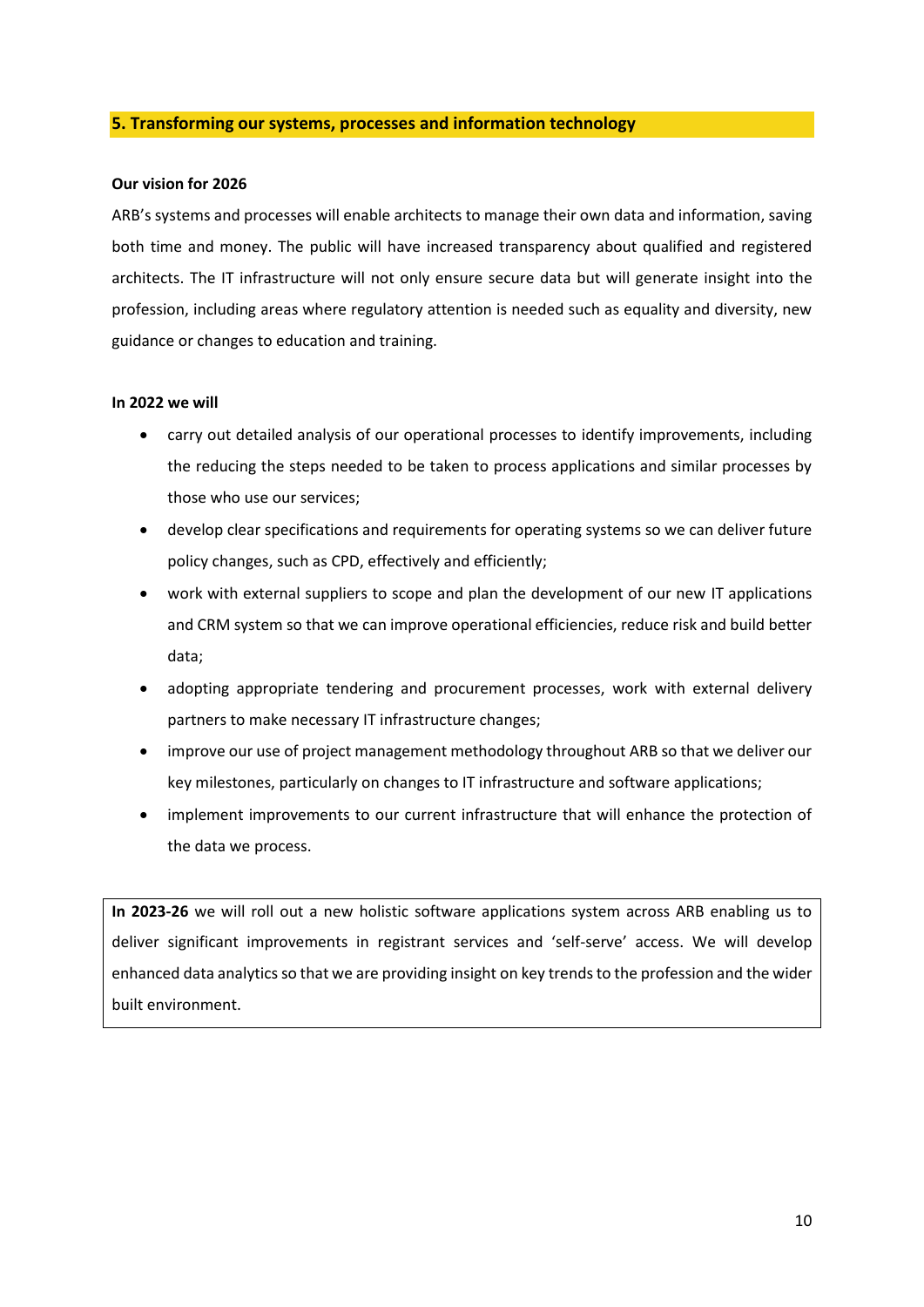# **6. Investing in our people and building a positive and inclusive culture based on shared values and behaviours**

## **Our vision for 2026**

ARB is an organisation where all our staff and our associates understand and are highly motivated to deliver our purpose and vision, where staff are well led and well managed, have the right skills and competencies, and are working to a shared set of values and behaviours. If we achieve this, we will deliver high quality regulation.

### **In 2022 we will**

- review our organisational structure to support the delivery of our strategic objectives and an inclusive and positive internal culture;
- monitor salary, career progression and other HR data to ensure we are promoting equality, diversity and inclusion in ARB;
- review our property and facilities requirements to ensure we operate in the most efficient manner and allow an agile and collaborative approach to delivery of our strategic objectives;
- design and implement new people policies that promote a positive and inclusive culture, to attract and retain a highly motivated, customer-focused and expert staff in a modern working environment;
- enhance procedures and services that support the health and wellbeing of staff.

**In 2023-26** we will embed improvements to our performance management systems, we will regularly review staff feedback through a mix of qualitative and quantitative analysis and we will continue to promote opportunities for development, particularly aimed at promoting diversity.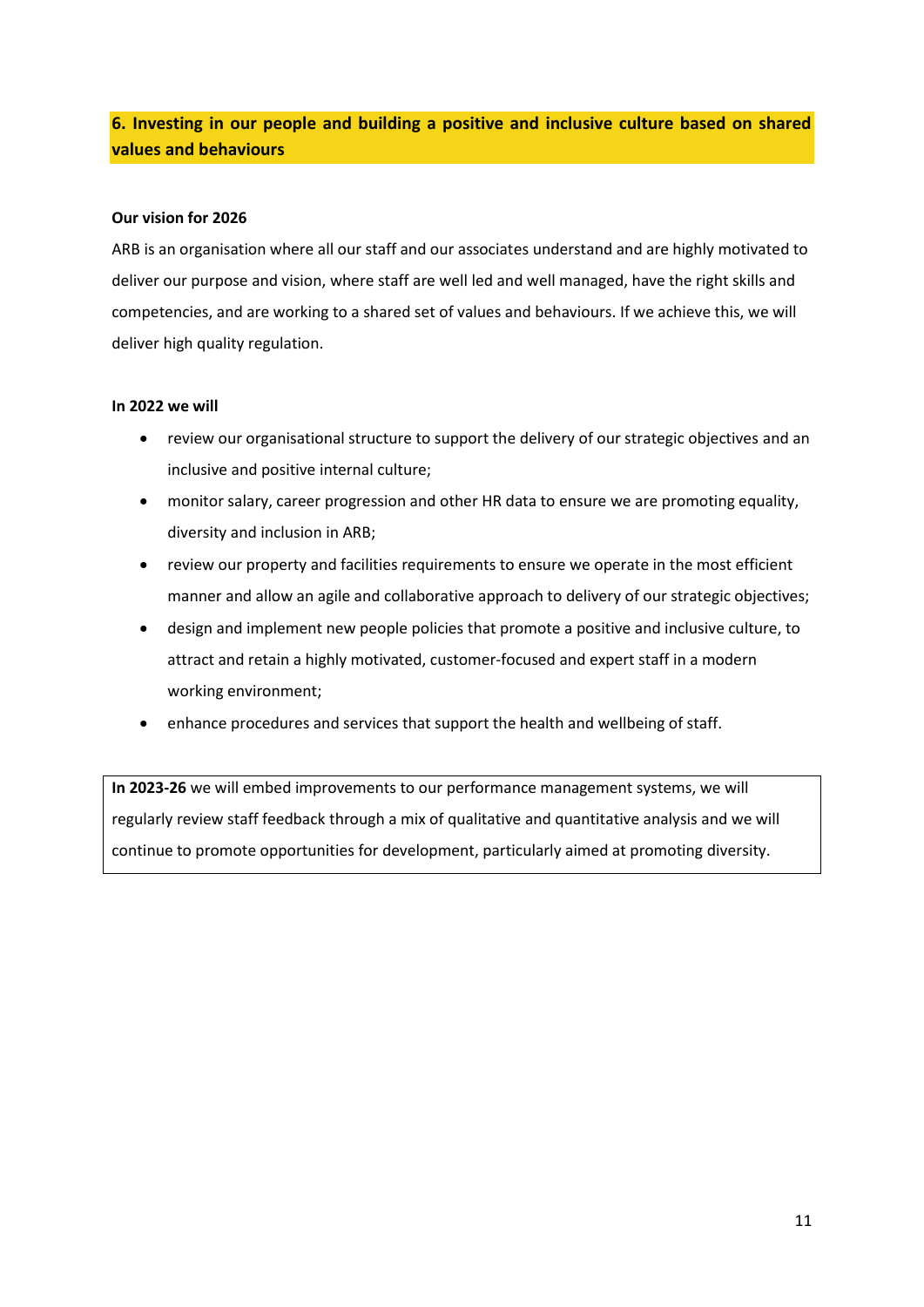If you need information on this document in a different format such as an audio recording or braille, you can:

- email **info@arb.org.uk**
- call 020 7580 5861
- write to us at ARB, 8 Weymouth Street. London W1W 5BU

We'll consider your request and get back to you within 14 days.